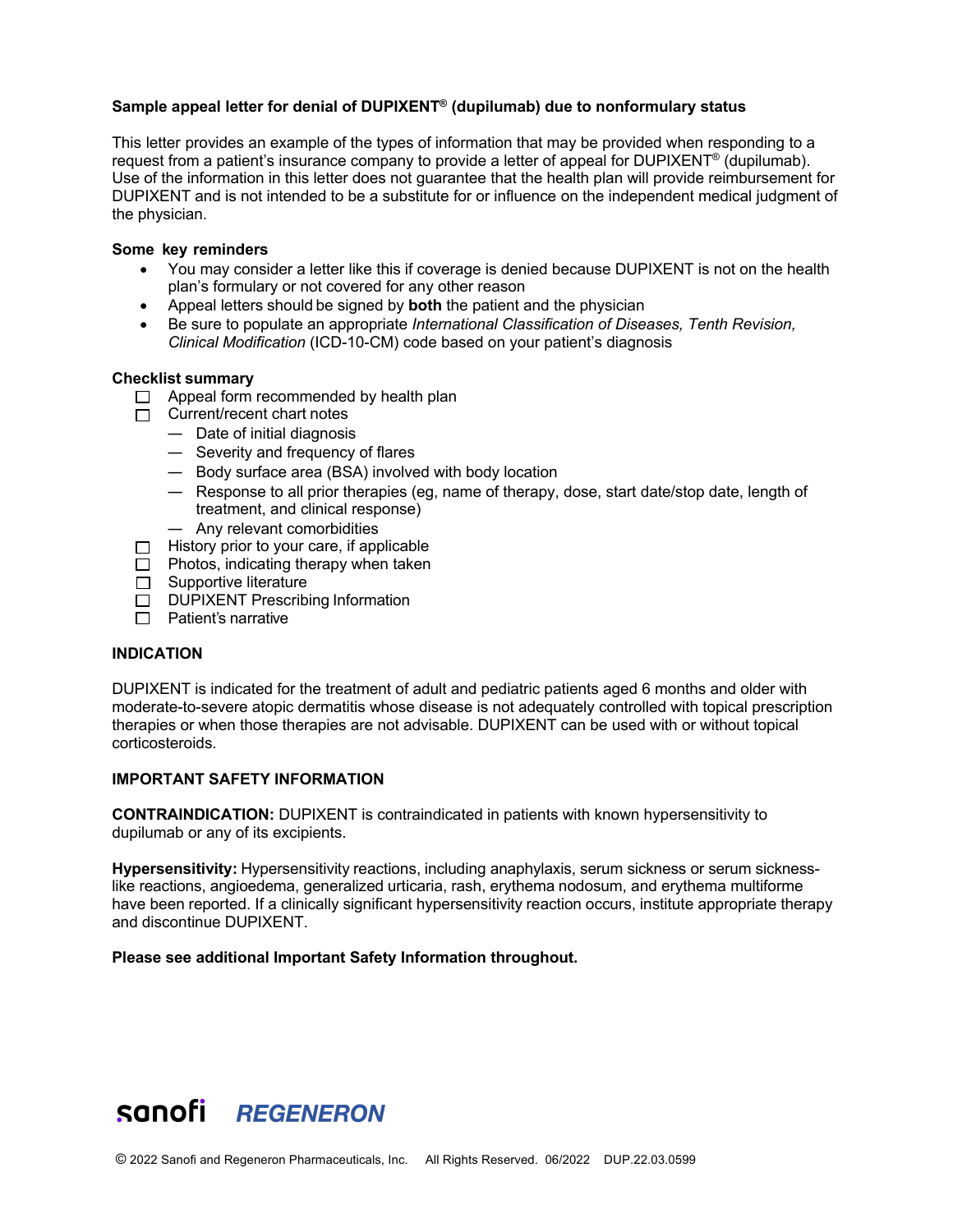#### [Insert office letterhead here] **EXAMPLE**

[Date] **Re:** [Patient Full Name]

[Plan name] Date of birth: [Patient date of birth] [Plan street address] Member ID: [Patient ID number] [Plan city, state ZIP code] Group number: [Patient group number]

Dear [Contact Name]:

This letter serves as the [first/second] appeal for approval of DUPIXENT® (dupilumab), which was originally denied to [Patient Full Name] on [Date of Denial] because [state reason given in denial letter for example, it is not covered on the patient's formulary/other reason]. Since [Date], [Patient Full Name] has been under my care for [diagnosis] (ICD-10-CM code: [insert code]).

I have included information about [Patient First Name]'s medical history, a statement summarizing my treatment rationale, and a copy of the Prescribing Information for DUPIXENT, which is indicated for this condition.

Current symptoms and condition:

Severity:

*Body surface area involved*: [ ] less than 10% [ ] 10% or more *Sensitive areas affected [Check all that apply]*: [ ] hands [ ] feet [ ] face and neck [ ] [specify other area]  $\begin{bmatrix} 1 \end{bmatrix}$  genitals/groin  $\begin{bmatrix} 1 \end{bmatrix}$  scalp  $\begin{bmatrix} 1 \end{bmatrix}$  intertriginous areas • [Explain why patient's recent symptoms, severity of condition, and impact of disease warrant

treatment with DUPIXENT]

# Summary of patient history:

- [Treatment history, including type and duration]
- [Response to past therapies (eg, name of therapy, dose, start date/stop date, length of treatment, and clinical response)]
- [Note any contraindications for systemic immunosuppressants]

# [Summarize your reasons why DUPIXENT is medically necessary in this case]

Based upon the patient's clinical condition and a review of the supporting documentation, I am confident that DUPIXENT is an appropriate treatment option. In order for me to provide appropriate care for my patient, it is important that [Plan Name] provide adequate coverage for this treatment.

On behalf of [Patient Full Name], we appreciate your reconsideration. Please call me at [Primary Treating Site Phone Number] if I can be of further assistance or you require additional information. Thank you in advance for your immediate attention and prompt review of this request.

Sincerely,

[Treating Physician's Name, MD/DO/NP/PA] [Patient/Legal Representative's Name]

[Treating Physician's Signature] [Patient/Legal Representative's Signature, if required]

Enclosures: [See Checklist on previous page]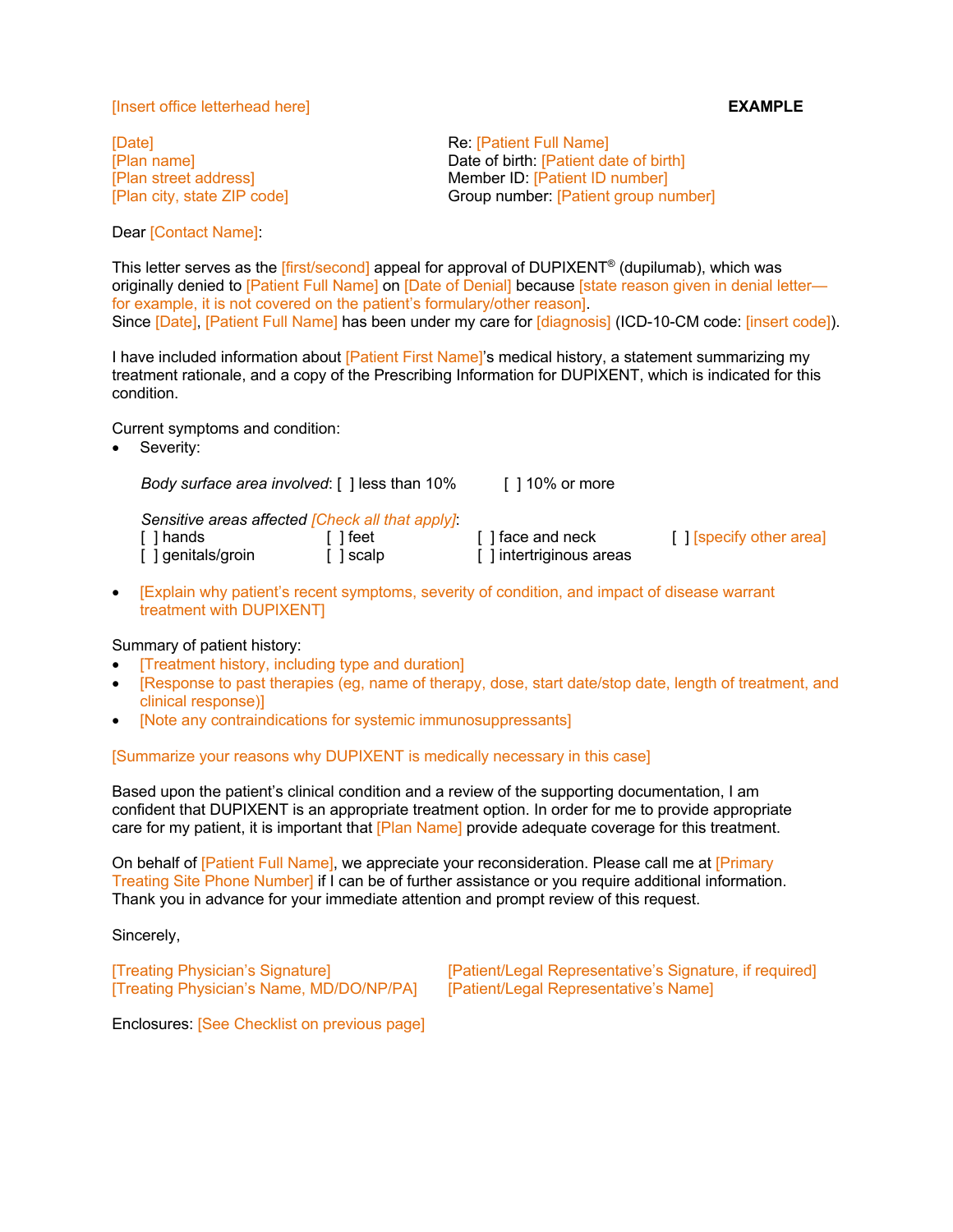# **IMPORTANT SAFETY INFORMATION for DUPIXENT® (cont'd)**

# **WARNINGS AND PRECAUTIONS**

**Conjunctivitis and Keratitis:** Conjunctivitis and keratitis occurred more frequently in atopic dermatitis subjects who received DUPIXENT versus placebo. Conjunctivitis was the most frequently reported eye disorder. Most subjects with conjunctivitis or keratitis recovered or were recovering during the treatment period. Conjunctivitis and keratitis have been reported with DUPIXENT in postmarketing settings, predominantly in atopic dermatitis patients. Some patients reported visual disturbances (e.g., blurred vision) associated with conjunctivitis or keratitis. Advise patients to report new onset or worsening eye symptoms to their healthcare provider. Consider ophthalmological examination for patients who develop conjunctivitis that does not resolve following standard treatment or signs and symptoms suggestive of keratitis, as appropriate.

**Risk Associated with Abrupt Reduction of Corticosteroid Dosage:** Do not discontinue systemic, topical, or inhaled corticosteroids abruptly upon initiation of DUPIXENT. Reductions in corticosteroid dose, if appropriate, should be gradual and performed under the direct supervision of a healthcare provider. Reduction in corticosteroid dose may be associated with systemic withdrawal symptoms and/or unmask conditions previously suppressed by systemic corticosteroid therapy.

**Atopic Dermatitis Patients with Co-morbid Asthma:** Advise patients not to adjust or stop their asthma treatments without consultation with their physicians.

**Arthralgia:** Arthralgia has been reported with the use of DUPIXENT with some patients reporting gait disturbances or decreased mobility associated with joint symptoms; some cases resulted in hospitalization. Advise patients to report new onset or worsening joint symptoms. If symptoms persist or worsen, consider rheumatological evaluation and/or discontinuation of DUPIXENT.

**Parasitic (Helminth) Infections:** It is unknown if DUPIXENT will influence the immune response against helminth infections. Treat patients with pre-existing helminth infections before initiating therapy with DUPIXENT. If patients become infected while receiving treatment with DUPIXENT and do not respond to anti-helminth treatment, discontinue treatment with DUPIXENT until the infection resolves.

**Vaccinations:** Consider completing all age-appropriate vaccinations as recommended by current immunization guidelines prior to initiating DUPIXENT. Avoid use of live vaccines in patients treated with DUPIXENT.

**ADVERSE REACTIONS:** The most common adverse reactions (incidence ≥1% at Week 16) in adult patients with atopic dermatitis are injection site reactions, conjunctivitis, blepharitis, oral herpes, keratitis, eye pruritus, other herpes simplex virus infection, dry eye, and eosinophilia. The safety profile in pediatric patients through Week 16 was similar to that of adults with atopic dermatitis. In an open-label extension study, the long-term safety profile of DUPIXENT + TCS in pediatric patients observed through Week 52 was consistent with that seen in adults with atopic dermatitis, with hand-foot-and-mouth disease and skin papilloma (incidence >2%) reported in patients 6 months to 5 years of age. These cases did not lead to study drug discontinuation.

# **USE IN SPECIFIC POPULATIONS**

- **Pregnancy:** A pregnancy exposure registry monitors pregnancy outcomes in women exposed to DUPIXENT during pregnancy. To enroll or obtain information call 1-877-311-8972 or go to https://mothertobaby.org/ongoing-study/dupixent/. Available data from case reports and case series with DUPIXENT use in pregnant women have not identified a drug-associated risk of major birth defects, miscarriage or adverse maternal or fetal outcomes. Human IgG antibodies are known to cross the placental barrier; therefore, DUPIXENT may be transmitted from the mother to the developing fetus.
- **Lactation:** There are no data on the presence of DUPIXENT in human milk, the effects on the breastfed infant, or the effects on milk production. Maternal IgG is known to be present in human milk. The developmental and health benefits of breastfeeding should be considered